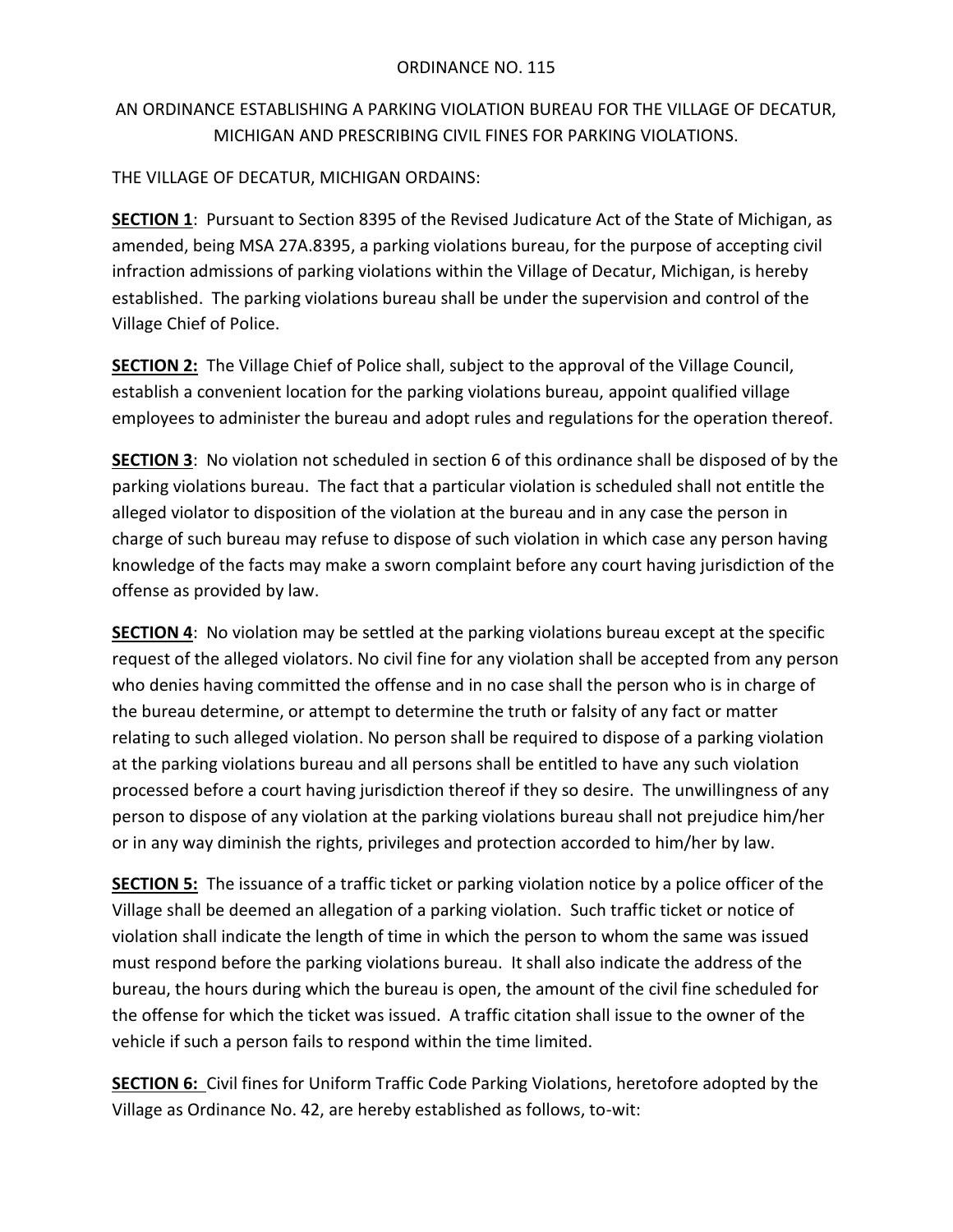| OFFENSE                                            |                                                                 | UTC             | <b>MOTOR</b>    | <b>FINE</b> |
|----------------------------------------------------|-----------------------------------------------------------------|-----------------|-----------------|-------------|
|                                                    |                                                                 | <b>SECTIONS</b> | <b>VEH CODE</b> |             |
| R 28.1801<br>Parking to far from curb<br>R 28.1802 |                                                                 |                 | 257.675(1)      | \$15.00     |
|                                                    |                                                                 |                 | 257.675(2)      | \$15.00     |
|                                                    | <b>Angle Parking Violations</b>                                 | R 28.1803       | 257.675(3)      | \$15.00     |
| Obstructing traffic                                |                                                                 | Rescinded       | 257.676(b)      | \$25.00     |
| Prohibited parking                                 |                                                                 | Rescinded       | 257.674         |             |
|                                                    | (a) On sidewalk:                                                |                 |                 | \$25.00     |
|                                                    | (b) In front of a public or private driveway:                   |                 |                 | \$25.00     |
|                                                    | (c) Within an intersection:                                     |                 |                 | \$50.00     |
|                                                    | (d) Within 15 feet of a fire hydrant:                           |                 |                 | \$25.00     |
|                                                    | (e) On a crosswalk:                                             |                 |                 | \$25.00     |
|                                                    | (f) Within 20 feet of a crosswalk, or if none, then             |                 |                 |             |
|                                                    | within 15 feet of the intersection of property lines            |                 |                 |             |
|                                                    | at an intersection of streets:                                  |                 |                 | \$25.00     |
|                                                    | (g) Within 30 feet upon the approach to any                     |                 |                 |             |
|                                                    | flashing beacon, stop sign, yield right-of-way                  |                 |                 |             |
|                                                    | sign, or traffic-control signal located at the side             |                 |                 |             |
|                                                    | of a street:                                                    |                 |                 | \$25.00     |
|                                                    | (h) Between a safety zone and the adjacent curb                 |                 |                 |             |
|                                                    | or within 30 feet of points on the curb immediately             |                 |                 |             |
|                                                    | opposite the ends of a safety zone, unless a                    |                 |                 |             |
|                                                    | different length is indicated by signs or markings:             |                 |                 | \$25.00     |
| (i)                                                | Within 50 feet of the nearest rail of a railroad                |                 |                 |             |
|                                                    | crossing                                                        |                 |                 | \$25.00     |
| (i)                                                | Within 20 feet of the driveway entrance to any fire             |                 |                 |             |
|                                                    | station and on the side of a street opposite the entrance       |                 |                 |             |
|                                                    | to any fire station, within 75 feet of said entrance when       |                 |                 |             |
|                                                    | properly sign-posted:                                           |                 |                 | \$50.00     |
|                                                    | (k) Along side or opposite any street excavation or obstruction |                 |                 |             |
|                                                    | when such stopping, standing, or parking would obstruct         |                 |                 |             |
|                                                    | traffic:                                                        |                 |                 | \$25.00     |
| (1)                                                | On the street side of any vehicle stopped or parked             |                 |                 |             |
|                                                    | at the edge or curb of a street:                                |                 |                 | \$25.00     |
|                                                    | (m) On any bridge or other elevated structure on a street       |                 |                 |             |
|                                                    | or within a street tunnel:                                      |                 |                 | \$25.00     |
|                                                    | (n) Within 200 feet of an accident at which police officers     |                 |                 |             |
|                                                    | are in attendance:                                              |                 |                 | \$50.00     |
|                                                    |                                                                 |                 |                 |             |
| (o)                                                | In front of any theater:                                        |                 |                 | \$25.00     |
| (p)                                                | In any place or in any manner so as to block immediate          |                 |                 |             |
|                                                    | egress from any emergency exit or exits conspicuously           |                 |                 |             |
|                                                    | marked as such on buildings;                                    |                 |                 | \$50.00     |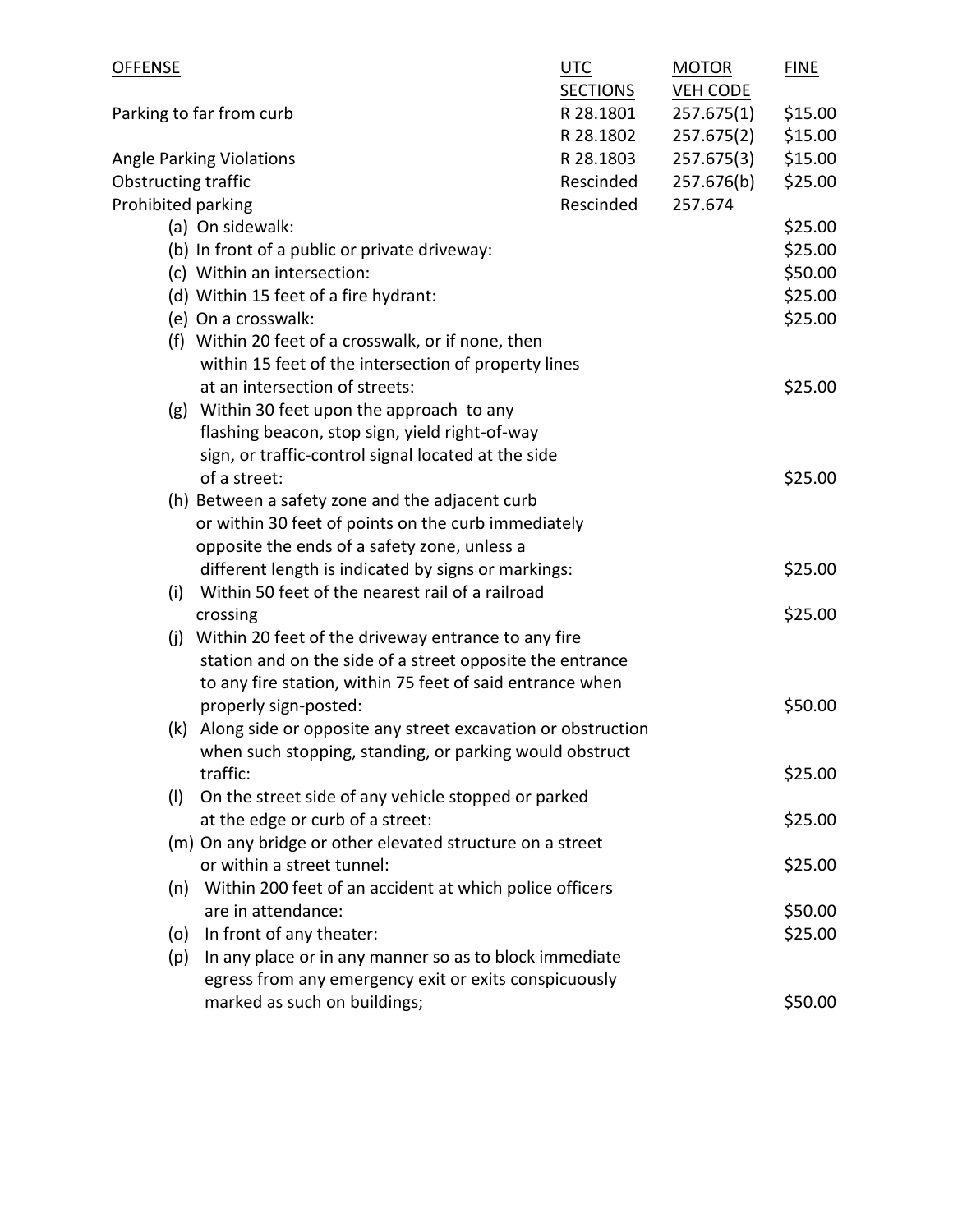| <b>OFFENSE</b>                                                                                                                                               |                                                                                                                                                                                       | <b>UTC</b><br><b>SECTIONS</b><br>Rescinded | <b>MOTOR</b><br><b>VEH CODE</b><br>257.674 | <b>FINE</b>        |
|--------------------------------------------------------------------------------------------------------------------------------------------------------------|---------------------------------------------------------------------------------------------------------------------------------------------------------------------------------------|--------------------------------------------|--------------------------------------------|--------------------|
|                                                                                                                                                              | (q) In any place or in any manner so as to block or<br>hamper the immediate use of an immediate<br>egress from any fire escape conspicuously<br>marked as such providing an emergency |                                            |                                            |                    |
|                                                                                                                                                              | means of egress from any building:<br>(r) At any place where official signs prohibit                                                                                                  |                                            |                                            | \$50.00            |
|                                                                                                                                                              | Stopping standing or parking:<br>(s) In a parking space designated as handicapped<br>parking, unless the person is a handicapper or<br>the vehicle is parked for the benefit of a     |                                            |                                            | \$25.00            |
|                                                                                                                                                              | handicapper:                                                                                                                                                                          |                                            |                                            | \$50.00            |
|                                                                                                                                                              | Violations for parking,                                                                                                                                                               |                                            |                                            |                    |
|                                                                                                                                                              | Stopping or standing in an alley                                                                                                                                                      | R 28.1813                                  |                                            | \$25.00            |
| Parking for prohibited purpose -<br>R 28.1814<br>A person shall not park a vehicle on any street for the principal purpose of doing any of the<br>following: |                                                                                                                                                                                       |                                            |                                            |                    |
|                                                                                                                                                              | (a) Displaying such vehicle for sale:                                                                                                                                                 |                                            |                                            | \$25.00            |
|                                                                                                                                                              | (b) Washing, polishing, greasing, or repairing such                                                                                                                                   |                                            |                                            |                    |
|                                                                                                                                                              | vehicle, except repairs necessitated by an emergency:<br>(c) Displaying Advertising:                                                                                                  |                                            |                                            | \$25.00<br>\$25.00 |
|                                                                                                                                                              | (d) Selling merchandise from such vehicle except in a                                                                                                                                 |                                            |                                            |                    |
|                                                                                                                                                              | duly established market place, or when so authorized                                                                                                                                  |                                            |                                            |                    |
|                                                                                                                                                              | or licensed under the ordinance of this governmental                                                                                                                                  |                                            |                                            |                    |
|                                                                                                                                                              | unit:<br>(e) Storage for more than 48 continuous hours:                                                                                                                               |                                            |                                            | \$25.00<br>\$25.00 |
|                                                                                                                                                              |                                                                                                                                                                                       |                                            |                                            |                    |
| Loading Zone Violation                                                                                                                                       |                                                                                                                                                                                       | Rescinded                                  | 257.674(u)                                 | \$25.00            |
| Bus, parking other than at bus stop                                                                                                                          |                                                                                                                                                                                       | R 28.1819                                  |                                            | \$25.00            |
| Taxicab, parking other that at a cab stand                                                                                                                   |                                                                                                                                                                                       | R 28.1819                                  |                                            | \$25.00            |
| Bus, taxicab stand violations                                                                                                                                |                                                                                                                                                                                       | R 28.1820                                  | 257.674(u)                                 | \$25.00            |
| Leaving ignition key in unattended motor vehicle                                                                                                             |                                                                                                                                                                                       | R 28.1458                                  | 257.676                                    | \$25.00            |
| Failure to set brakes                                                                                                                                        |                                                                                                                                                                                       |                                            | 257.676                                    | \$25.00            |
| Parked on grade, wheels not turned to curb                                                                                                                   |                                                                                                                                                                                       |                                            | 257.676                                    | \$25.00            |
| <b>Bicycle parking violations</b>                                                                                                                            |                                                                                                                                                                                       | R 28.1617                                  |                                            | \$15.00            |
|                                                                                                                                                              |                                                                                                                                                                                       | R 28.1617(a)                               |                                            | \$15.00            |

**SECTION 7:** In the event that civil fines for a parking violation are not paid within 72 hours from the time violation notice is issued, a traffic citation for a civil infraction shall be issued to the owner of the vehicle.

**SECTION 8**: Ordinances #67 and #70 are hereby repealed. Any other ordinances or parts thereof in conflict with this ordinance are, to the extent of such conflict, hereby repealed.

SECTION 9: This ordinance shall become effective the 2<sup>nd</sup> day of January, 1997.